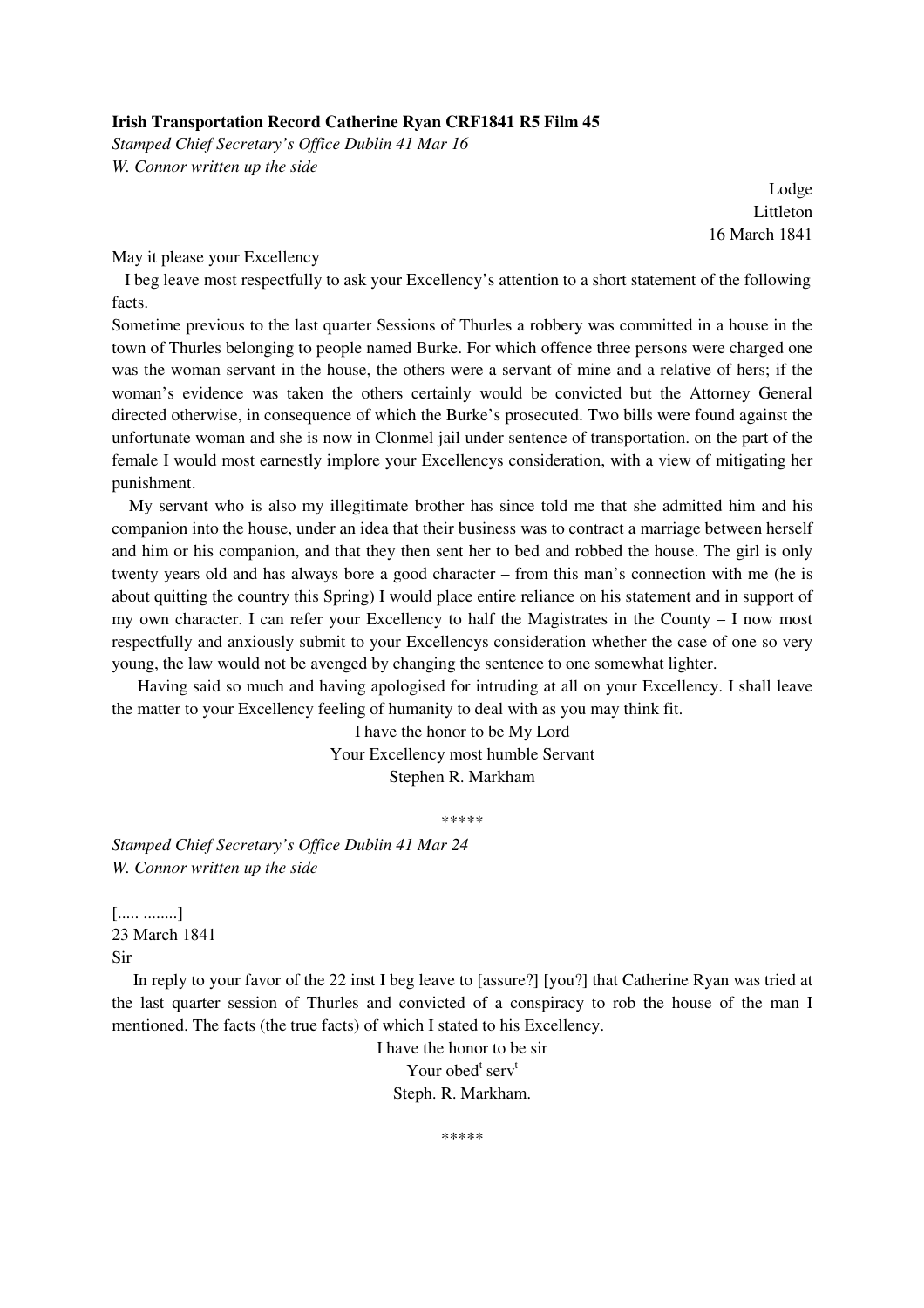March 29<sup>th</sup> 1841

On the matter of Catherine Ryan

Sir,

 With reference to the memorial on behalf of the prisoner named in the margin, I have the honor to state for the information of his Excellency that the prisoner was tried in [court/circuit?] before me of assisting with a robbery in the house of a man named Burke in the town of Thurles – The prisoner was a servant maid in the house of Burke, and having remained up after the family had [retired?] to [bed?] she admitted one Markham and a person who was connected named Fahy who got into the shop, broke open a [....] and took some money etc - The prisoner admitted before the magistrate who took the attestation that she admitted the men, that one of them said on a former occasion that he would come some night for Burkes money, and although she denied having taken any part in breaking the [....], yet she went to bed after they declared their intention of committing the Robbery, and after they had commenced affecting it-

The jury very properly convicted her as an accomplice,  $\&$  accordingly found her guilty – Being a domestic servant & having betrayed the confidence reposed in her, the court ordered the sentence of Transportation. Under these circumstances I am of opinion that she is not deserving of the clemency of the Crown

> I have the honor to  $\begin{bmatrix} 1 \end{bmatrix}$ You very faithfully J ? Howley/Hawley

N.H. Macdonald Esq.

\*\*\*\*\*

*Stamped Chief Secretary's Office Dublin 41 APR 6 W. Connor*  County of Tipperary Initials

In obedience to His Excellency's commands, as intimated on the annexed papers, I have the honor to state in addition to the information furnished by JW Howley which is an accurate report of the evidence elicited at the trial of Cath<sup>e</sup> Ryan, that I consider there can be no doubt of the girls perfect knowledge of Markhams intentions to rob her masters house, and her participation in that robbery.

 On the day of the robbery Markham was drinking in Burkes house, and on that occasion arranged with Cathe Ryan that she should admit him into the house after the family retired to bed on that night, he learned from her what money was in the house and stated his intentions of taking it, and she particularly mentioned to him where the money was to be found – It couldn't be true as stated by Mr Markham that she admitted Markham under an idea his business was to contract a marriage between herself and him or his companion – his companion being a boy of 15 or 16, and Markham being a married man, which she well knew, as also did Mr Markham, but the fact is they arranged to rob the house for the purpose of obtaining funds to enable them to go to America, this girl and Markham having for some time previous connections and intrigue - As an aggregation of this girls guilt, she took advantage of her masters absence, when there were none but unprotected females in the house to admit this man at the dead of night into this house to rob it, and there is no knowing what the consequences might have been had he been discovered in the act as he was armed with a pistol and in liquor, though Mr Markham is, as he now states perfectly aware of the guilt of his natural brother,